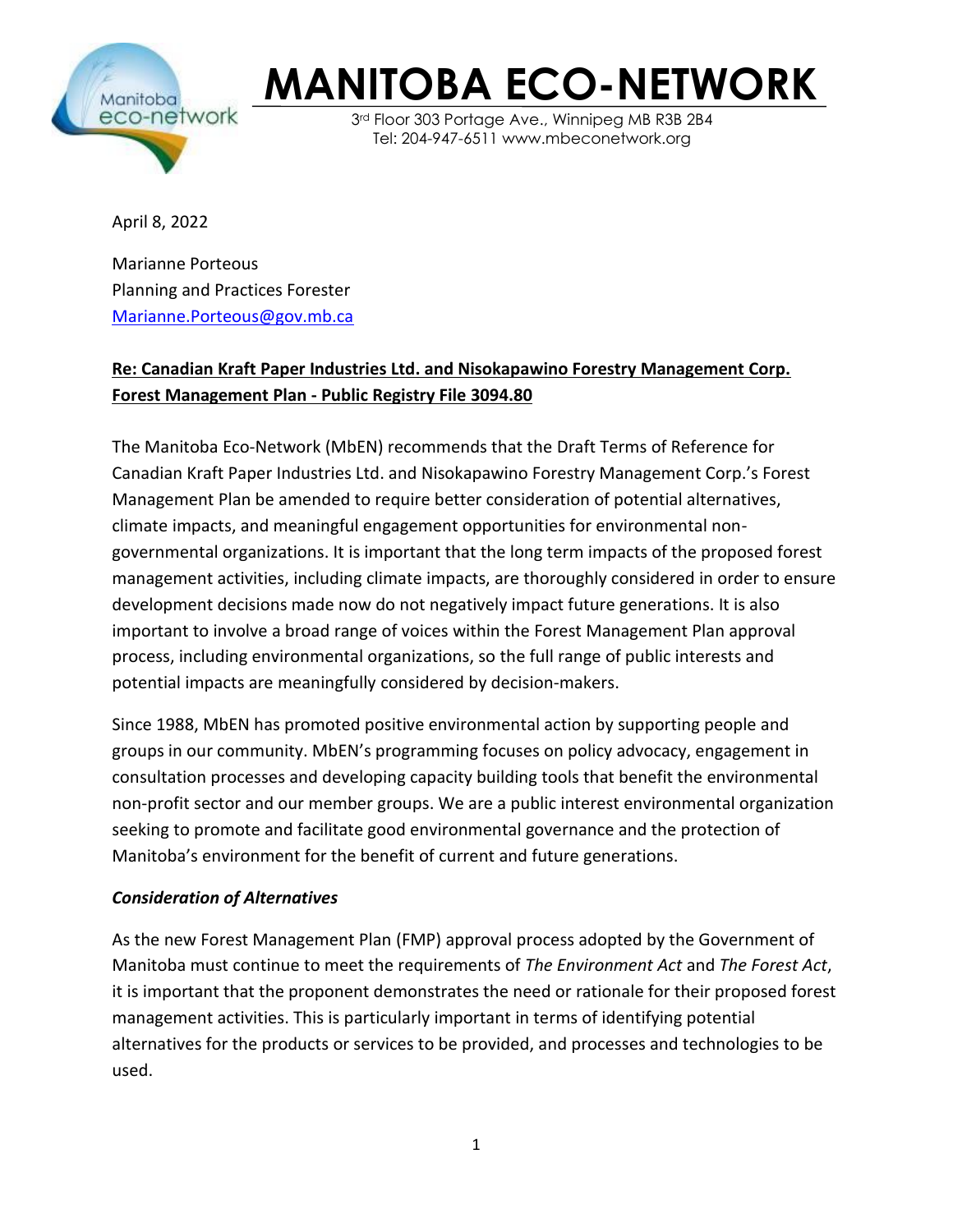

3rd Floor 303 Portage Ave., Winnipeg MB R3B 2B4 Tel: 204-947-6511 www.mbeconetwork.org

In this case, the purpose of harvesting Manitoba's forest resources in this license area is to supply fibre for the manufacture of virgin single use kraft paper to be sold on the global market. In a world moving towards the circular economy<sup>1</sup>, does single use virgin paper manufactured from old growth trees in the remote northern boreal forest make economic and ecological sense? MbEN feels it is important to answer this question and properly consider if there is a pressing need for these unsustainable types of paper products or if there are more sustainable alternatives that do not require the harvesting of Manitoba's forest resources.

#### *Climate Vulnerability Assessment*

In an era of climate change brought on by global warming, MbEN thinks it is essential that the climate vulnerability assessment for the FMP also considers non-climatic factors, such as markets, jobs, and societal values.<sup>2</sup>

Given the known risks and vulnerabilities<sup>3</sup>, it is important that the proponent clearly identify the contingencies that will be built into the FMP. In particular, the proponent must address the potential loss of forest resources (and fibre) due to climate change and potential changes to the market for fibre/paper products due to a global shift towards a circular economy and other market disruptions as a result of climate impacts.

For example, will Canadian Kraft Paper Industries Ltd. and Nisokapawino Forestry Management Corporation be responsible for developing and funding a jobs retraining program or just transition strategy for their workers, in both the mill and woodland operations, should these industries no longer be economically and ecologically viable in the future? How will such contingences be addressed in the FMP and Forest Management License Agreement (FMLA)?

#### *Engagement Strategy*

We are pleased to see that the Draft Terms of Reference acknowledges the need for meaningful participation through the proposed Engagement and Communication Plans. Key

 $1$  A circular economy aims to keep materials, components, products and assets at their highest utility and value at all times. In contrast to the 'take, make, use, dispose' linear model of production and consumption, material goods are designed and produced to be more durable, and to be repaired, refurbished, disassembled and reused in perpetuity - thereby minimising resource use, eliminating waste and reducing pollution. [See: *Circular Economy & the Built Environment Sector in Canada*, Delphi Group 2021]

<sup>&</sup>lt;sup>2</sup> Climate change and sustainable forest management in Canada: a guidebook for assessing vulnerability and mainstreaming adaptation into decision making. 2015. Edwards, J.E.; Pearce, C.; Ogden, A.E.; Williamson, T.B. Canadian Council of Forest Ministers, Ottawa, Ontario. 160 p. https://cfs.nrcan.gc.ca/publications?id=35956 <sup>3</sup> For example, increases in tree mortality from fires, insects, disease and drought and shifts in species composition resulting in overall net biomass decline.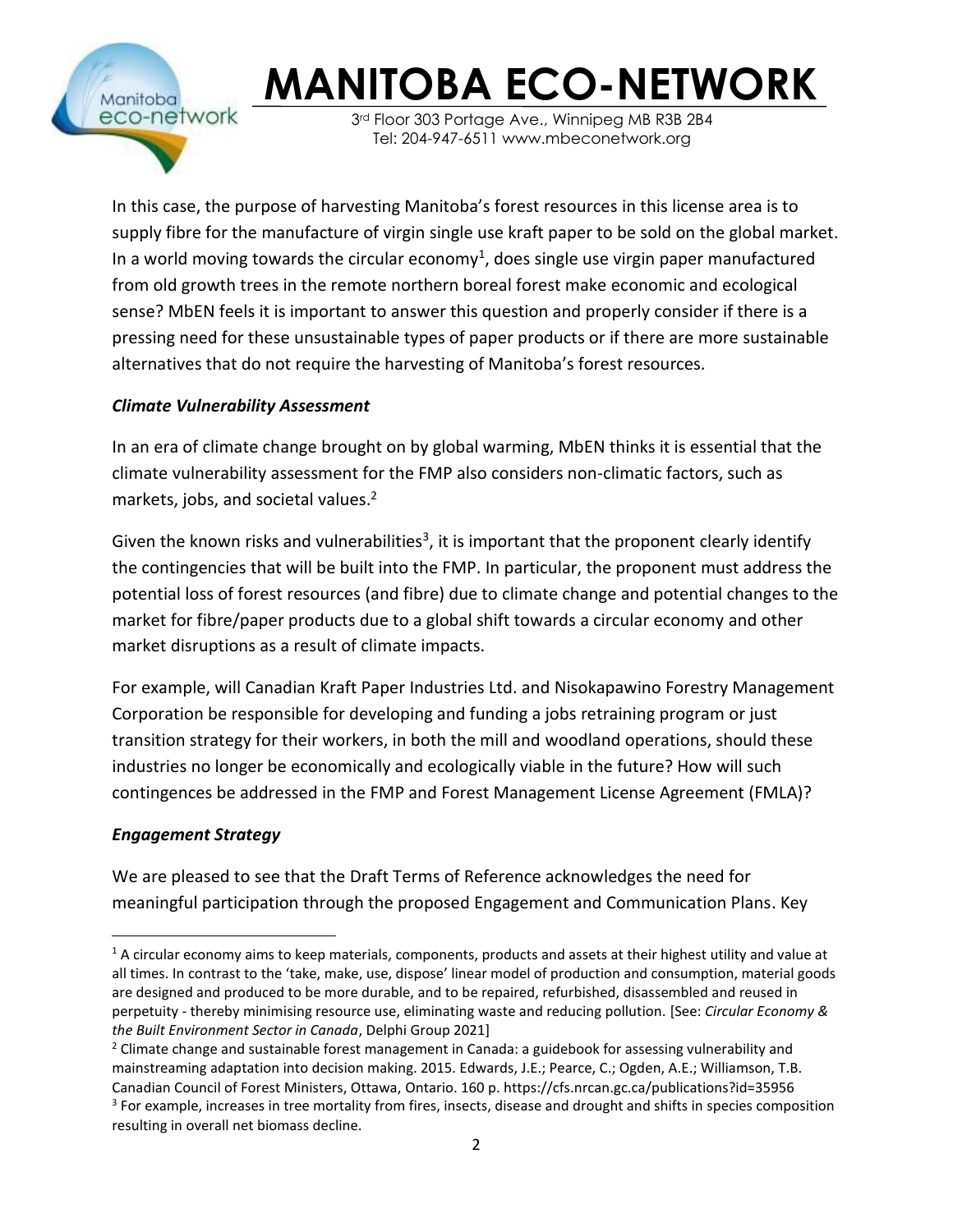

3rd Floor 303 Portage Ave., Winnipeg MB R3B 2B4 Tel: 204-947-6511 www.mbeconetwork.org

principles for meaningful participation include access to information, the ability to influence the design of the process and the ability to have fair and equal access to the process.<sup>4</sup> However, we are concerned that the proposed Engagement Plan does not appear to identify any public interest environmental organizations as Stakeholders. Proponents should be required to consult with a full range of public participants when seeking approval for natural resource developments in order to ensure all potential public interests and concerns are considered. We recommend the proponent be required to identify and engage with ENGO stakeholders during the FMP approval process.

MbEN is also disappointed that the new FMP approval process does not include the opportunity for a public hearing hosted by the Clean Environment Commission. Historically, the approval of long term forest management plans has included robust public hearings, with participant funding, to ensure equitable and independent review of proposed plans occurs. MbEN recommends the addition of a public hearing to the public engagement plan, ideally held by the Clean Environment Commission, and the provision of participant funding so that organizations that do not have the financial capacity can engage more fully and effectively in the process.

In terms of access to information, we note that it was difficult to find the applicable Environment Act Licence (EAL No. 2302 ER) as there are numerous public registry entries that are not properly linked to the current FMP online registry file. There also does not appear to be public access to the current FMLA. It is important that the public registry file include access to all relevant regulatory documents – current and proposed – in order for a proper analysis of the proponent's current activities and future plans can be made by independent organizations. MbEN requests a copy of the current FMLA and EAL be added to Public Registry File 3094.80 as soon as possible.

MbEN appreciates your consideration of our comments about Canadian Kraft Paper Industries Ltd. and Nisokapawino Forestry Management Corp.'s Forest Management Plan Draft Terms of Reference and welcomes future opportunities to engage with the Department in the assessment of natural resource developments in Manitoba to ensure the highest level of environmental protection measures are required. Under *The Environment Act*, the Department of Environment, Climate and Parks is tasked with protecting the quality of the environment and environmental health of present and future generations and providing the opportunity for all

<sup>4</sup> International Association for Public Participation, Core Values for the Practice of Public Participation, Code of Ethics for Public Participation Practitioners<https://www.iap2.org/page/pillars>